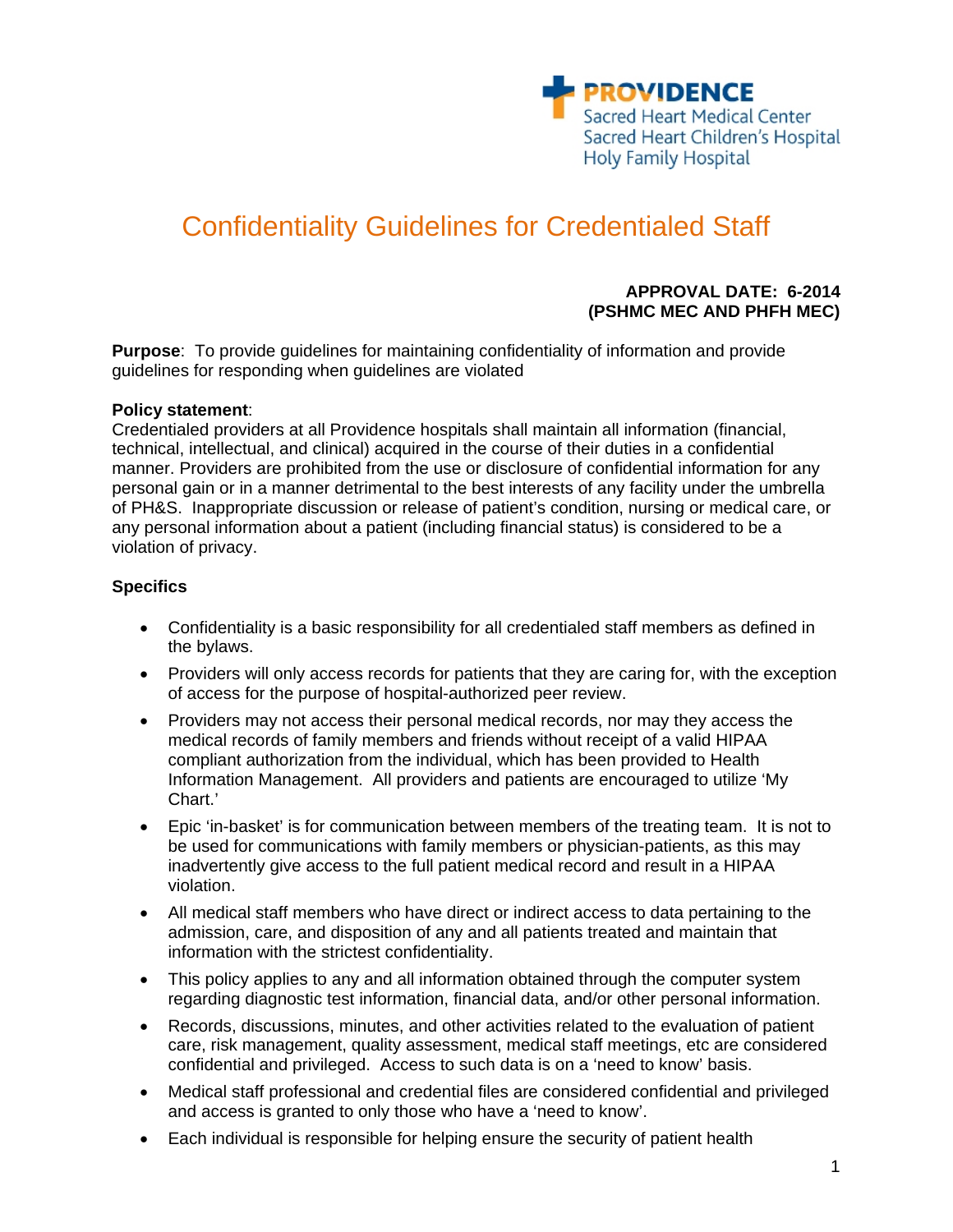information by taking appropriate measures to prevent its access, or modification by, or its disclosure to unauthorized personnel.

- This responsibility pertains to both the physical security of paper documents, personal computers, printers, fax, and copy machines, as well as computer-based access passwords and other locking devices.
- Providers must also take precautions regarding verbal information. Patient information should not be discussed in public areas (elevator, halls, cafeteria, etc).

Any unauthorized access, modification, releasing, or casual discussion of such information by an employee, student, volunteer, physician, contract worker or other agent shall be considered to be a violation of the patient's privacy and shall be considered gross misconduct and subject to discipline by the medical staff, up to and including summary suspension. Failure to consistently act in a responsible manner regarding the security and protection of patient health information may also result dismissal.

# **Guidelines**

#### **Level I Violation**

A Level 1 Violation is accidental or due to lack or privacy or security training. Examples include but are not limited to:

- Failure to sign off a computer terminal when left unattended for an extended period of time
- Access own record or family member without written authorization and/or direct involvement in the care.
- Sharing passwords
- Failure to secure protected health information viewed on personal devices such as smart phones and IPads.

# **Level 1 corrective action can include the following sanctions**:

 Verbal warning or written notification from the practitioner's section/department chair/division chief.

# **Level II Violation**

A Level II Violation is a purposeful disregard of organizational policy or a repeated Level I Violation. Examples can include but are not limited to:

- Using aggregate data without institutional approval
- Repeat level I violation

# **Level II corrective action can include the following sanctions**:

Requirement to meet with the section/department chair/division chief, written warning.

# **Level III Violation**

A Level III Violation is a malicious disregard of organizational policies. Examples can include but are not limited to:

- Accessing record for the purposes of gaining information regarding competing physicians and/or physician group
- Releasing data for personal gain
- Destroying or altering data intentionally